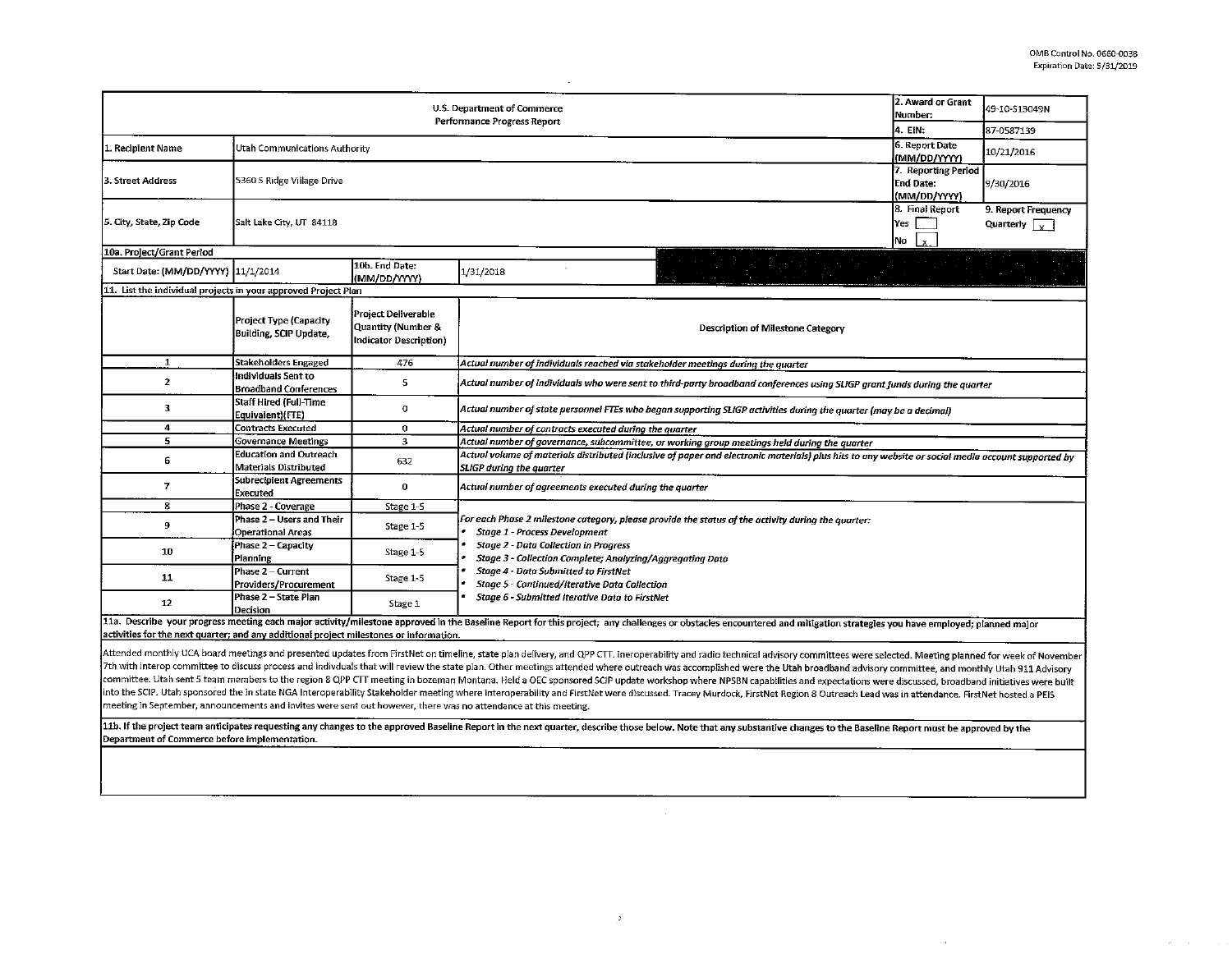11c. Provide any other information that would be useful to NTIA as it assesses this project's progress.

UCA has hired an Executive Director, David Edmunds in September 2016. The AOR duties are in process of being re-assigned to the new Executive Director from the previous Interim Executive Director, Jake Hunt.

## 11d. Describe any success stories or best practices you have identified. Please be as specific as possible.

12. Personnel

12a. If the project is not fully staffed, describe how any lack of staffing may impact the project's time line and when the project will be fully staffed.

| 12b. Staffing Table - Please include all staff that have contributed time to the project. Please do not remove individuals from this table. |                              |                            |                                                                                 |                      |                                      |                   |                 |                                         |                                          |  |
|---------------------------------------------------------------------------------------------------------------------------------------------|------------------------------|----------------------------|---------------------------------------------------------------------------------|----------------------|--------------------------------------|-------------------|-----------------|-----------------------------------------|------------------------------------------|--|
| Job Title                                                                                                                                   | FTE%                         |                            | Project (s) Assigned                                                            |                      |                                      |                   |                 |                                         |                                          |  |
| Statewide Interoperability<br>Coordinator (SWIC)                                                                                            | 0.9                          |                            | Oversee SLIGP activities<br>Filed                                               |                      |                                      |                   |                 |                                         |                                          |  |
| <b>SWIC Assistant</b>                                                                                                                       |                              |                            | Assist with SLIGP activities<br>Currently vacant                                |                      |                                      |                   |                 |                                         |                                          |  |
| SWIC Assistant for Utah tribes                                                                                                              |                              |                            | Assist with SLIGP activities relating to the tribes in Utah<br>Currently vacant |                      |                                      |                   |                 |                                         |                                          |  |
| UCA Director                                                                                                                                | 0.2                          | Oversight                  | Filled                                                                          |                      |                                      |                   |                 |                                         |                                          |  |
| UCA Operations Manager                                                                                                                      | 0.1                          | Oversight                  | iFilled                                                                         |                      |                                      |                   |                 |                                         |                                          |  |
| 13. Subcontracts (Vendors and/or Subrecipients)                                                                                             |                              |                            |                                                                                 |                      |                                      |                   |                 |                                         |                                          |  |
| 13a. Subcontracts Table - Include all subcontractors. The totals from this table must equal the "Subcontracts Total" in Question 14f.       |                              |                            |                                                                                 |                      |                                      |                   |                 |                                         |                                          |  |
| Name                                                                                                                                        |                              | <b>Subcontract Purpose</b> | Type<br>(Vendor/Subrec.)                                                        | RFP/RFQ Issued (Y/N) | Contract<br><b>Executed</b><br>(Y/N) | <b>Start Date</b> | <b>End Date</b> | <b>Total Federal Funds</b><br>Allocated | <b>Total Matching Funds</b><br>Allocated |  |
| Accounting Support and<br>Solutions                                                                                                         | Financial Management         |                            | lVendor                                                                         | N                    | Ν                                    | 11/1/2014         | 3/25/2016       | \$74,880.00                             | \$0.00                                   |  |
| Marketing                                                                                                                                   | <b>Outreach Coordination</b> |                            | <i>Nandor</i>                                                                   | м                    | м                                    |                   |                 | CRA BOO AB                              | An on                                    |  |

| Accounting Support and<br>Solutions | Financial Management                                                        | Vendor | Ν | N | 11/1/2014 | 3/25/2016  | \$74,880.00  | \$0.00 |
|-------------------------------------|-----------------------------------------------------------------------------|--------|---|---|-----------|------------|--------------|--------|
| Marketing                           | Outreach Coordination                                                       | Vendor |   |   |           |            | \$84,000.00  | \$0.00 |
| Marketing                           | Material Development                                                        | Vendor |   | N |           |            | \$56,000.00  | \$0.00 |
| Film Crew                           | Educational Video                                                           | Vendor |   | N |           |            | \$49,815.00  | \$0.00 |
| Ballard Spahr, LLP                  | Contract Review                                                             | Vendor | N | N |           |            | \$17,000.00  | \$0.00 |
| Fletcher. Heald & Hildreth          | Assistance in Project<br>Management                                         | Vendor |   |   | 3/23/2015 | 6/30/2015  | \$74,250.00  | \$0.00 |
| AGRC                                | <b>J</b> Data Gathering and<br><b>[Analysis</b>                             | Vendor | N |   | 7/1/2015  | 12/31/2016 | \$227,760.00 | \$0.00 |
| Strata                              | Data Gathering and<br><b>Analysis</b>                                       | Vendor | N |   | 7/1/2015  | 12/31/2016 | \$81,000.00  | \$0.00 |
| <b>Third Sun Productions</b>        | Web Site Development                                                        | Vendor | N | N |           |            | \$11,400.00  | \$0.00 |
| <b>HEB Business Solutions</b>       | Financial Management                                                        | Vendor | N |   | 3/28/2016 | <b>TBD</b> | \$16,045.00  | \$0.00 |
|                                     | 13b. Describe any challenges encountered with vendors and/or subrecipients. |        |   |   |           |            |              |        |
|                                     |                                                                             |        |   |   |           |            |              |        |